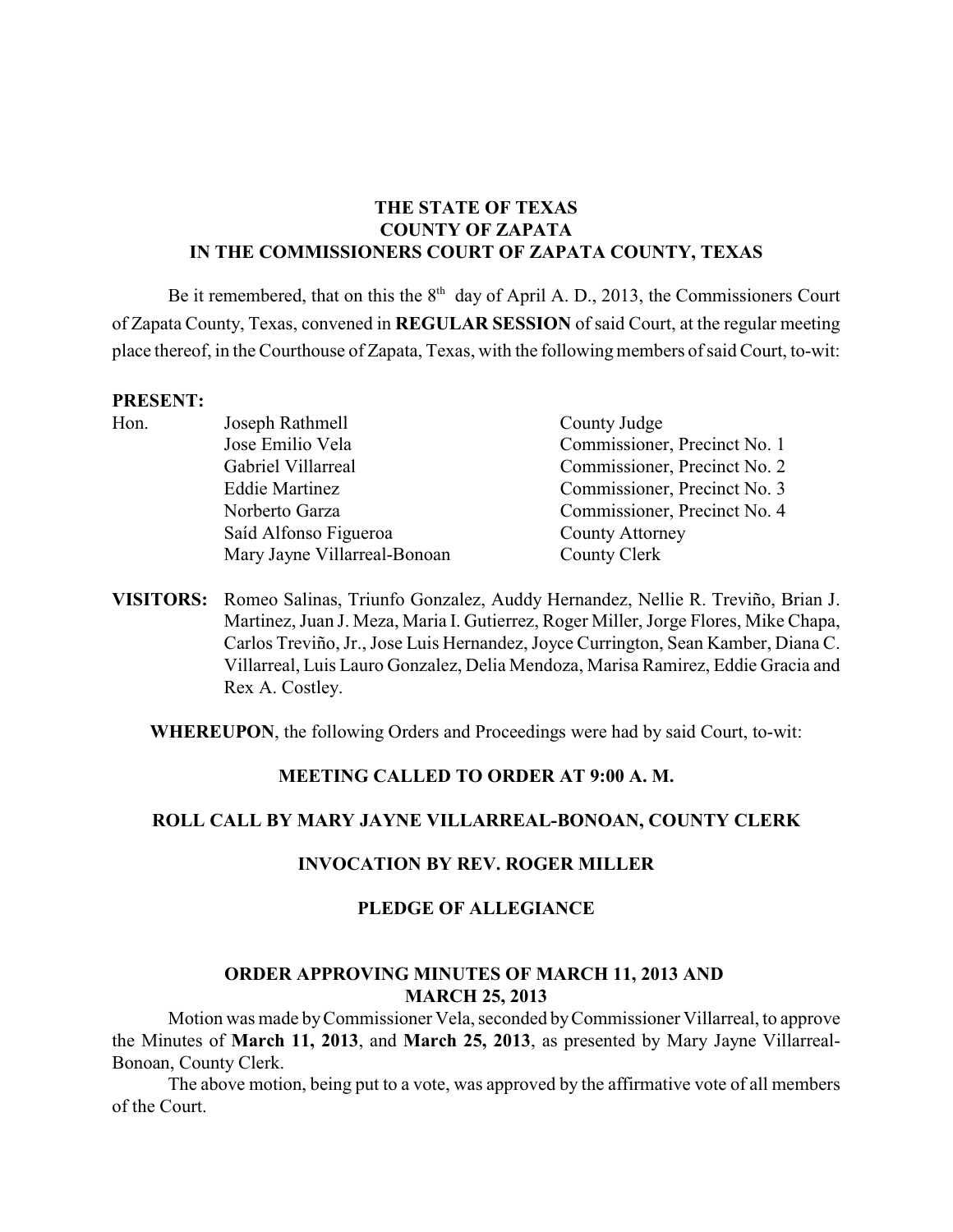#### **MONTHLY REPORT OF ZAPATA FAMILY MEDICAL CLINIC**

Mr. Sean Kamber of Laredo Medical Center presented Commissioners Court with the monthly report for March 2013. Patient numbers continue to be consistent and continue to increase. The clinic will be implementing electronic medical records by the end of May.

Commissioner Martinez mentioned that he had received complaints regarding the restrooms; restrooms are needed in the lobby area. Janitors only work four hours per day, however, the rotation will be changed.

## **REPORT BY JOE HERNANDEZ, BORDER KNIGHTS SECURITY**

Mr. Joe Hernandez, Owner of Border Knights Security, introduced his business and offered security services to the County. The office is currently located at the apartments on Madison Drive. Mr. Hernandez stated that his company has previously provided security services at the Jalapeño Festival, Vaquero Festival and Rattlesnake Round-up.

## **MONTHLY REPORT BY ZAPATA COUNTY TAX ASSESSOR/COLLECTOR**

Luis Lauro Gonzalez, Zapata County Tax Assessor/Collector, reported Hotel/Motel Tax in the amount of \$17,339.77. A grand total of \$68,881.75 has been collected for the current fiscal year (October - 2012 - March 2013). A current year's tax collections are at 92% average.

## **COMMUNICATIONS**

Nellie Ramirez, Personnel Director, advised the court that TCDRS will be here April 10-11 for individual sessions.

## **ORDER APPROVING INVOICES**

Motion was made by Commissioner Vela, seconded by Commissioner Garza, to approve invoices as presented by Triunfo Gonzalez, County Auditor. Commissioner Vela commented that three invoices payable to Zapata Quick Lube have been cancelled.

The above motion, being put to a vote, was approved by the affirmative vote of all members of the Court.

# **ORDER APPROVING CHECKS ISSUED**

Motion was made by Commissioner Martinez, seconded by Commissioner Garza, to approve checks issued as requested by Hon. Romeo Salinas, County Treasurer. Including a check for the Falcon Mesa Colonia Project in the amount of \$15,000.00.

The above motion, being put to a vote, was approved by the affirmative vote of all members of the Court.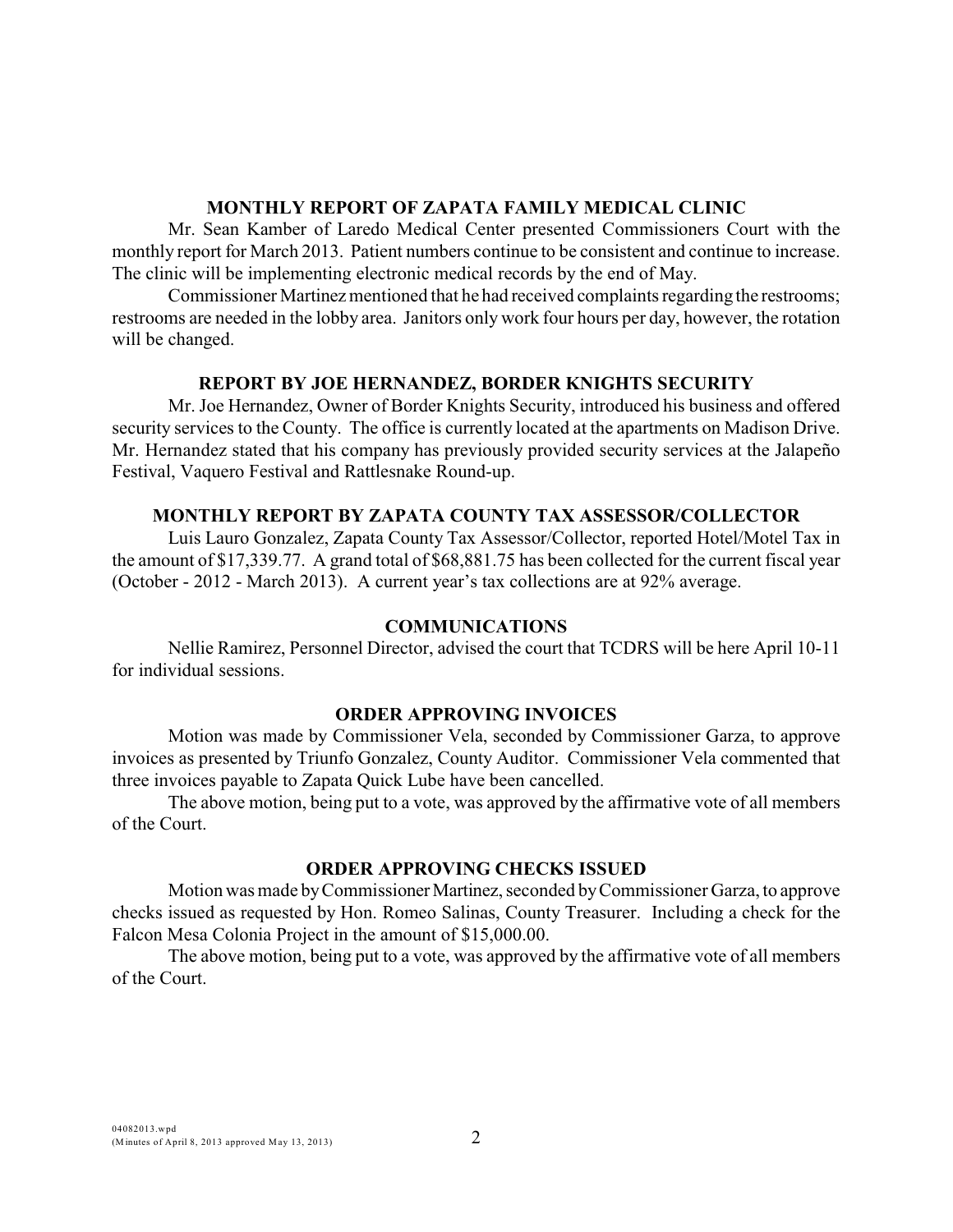#### **ORDER APPROVING TREASURER'S REPORT**

Motion was made byCommissioner Martinez, seconded byCommissioner Vela, to approve Treasurer's Report as presented by Hon. Romeo Salinas, County Treasurer.

The above motion, being put to a vote, was approved by the affirmative vote of all members of the Court.

## **ORDER APPROVING TO TABLE REQUEST BY COUNTY JUDGE TO CHOOSE AN OPTION GIVEN BY TEXAS DEPARTMENT OF TRANSPORTATION IN REGARDS TO ARROYO VELEÑO BRIDGE**

Motion was made by Commissioner Villarreal, to choose option three. Commissioner Villarreal rescinded his motion and opted for option four, Commissioner Garza seconded the motion. Motion died.

Motion was made byCommissioner Martinez, seconded by Commissioner Vela, to table the request made byCounty Judge to choose an option given by the Texas Department of Transportation in regards to the Arroyo Veleño Bridge.

The above motion, being put to a vote, was approved by the affirmative vote of all members of the Court.

# **ORDER APPROVING FOUR-WAY STOP AT INTERSECTION OF FALCON SHORES DRIVE AND MARTINEZ / SANCHEZ STREET**

Motion was made by Commissioner Garza, seconded by Commissioner Martinez, to approve a Four-Way stop at the intersection of Falcon Shores Drive and Martinez / Sanchez Street in the newly settled Veleño Estates Subdivision as requested by Hon. Jose E. Vela, Commissioner Pct. 1.

The above motion, being put to a vote, was approved by the affirmative vote of all members of the Court.

## **ORDER APPROVING TO AMEND PERSONNEL POLICY REGARDING RETIREE HEALTH BENEFITS**

Motion was made by Commissioner Garza, seconded by Commissioner Villarreal, to approve to amend Personnel Policy regarding retiree health benefits as requested by Romeo Salinas, County Treasurer.

The above motion, being put to a vote, was approved by the affirmative vote of all members of the Court.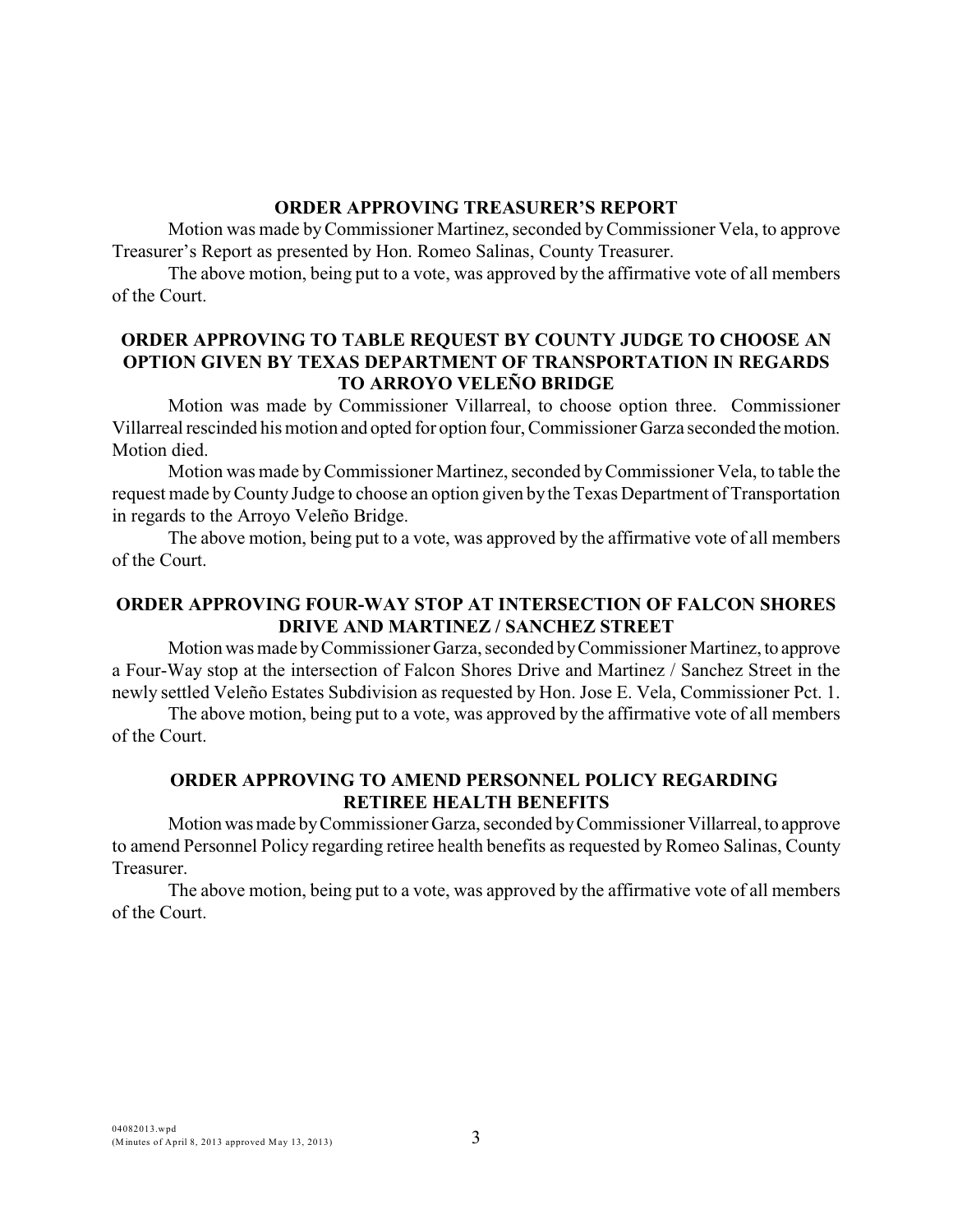# **ORDER TO TABLE REQUEST BY CHARLIE AVARITT, AIRPORT MANAGER AND MARIO GONZALEZ-DAVIS, PROJECT COORDINATOR REGARDING CONTRACTING BRANNON CORP. TO PROVIDE ENGINEERING AND TECHNICAL ASSISTANCE WITH DESIGN AND FAA DETERMINATION AND PERMITTING TO ALLOW THE REPLACEMENT OF THE NORTH END AIRPORT PROPERTY FENCE**

Motion was made by Commissioner Martinez, seconded by Commissioner Garza, to table request by Charlie Avaritt, Airport Manager and Mario Gonzalez-Davis, Project Coordinator, regarding contracting Brannon Corp. to provide engineering and technical assistance with design and FAA determination and permitting to allow the replacement of the north end airport property fence. A new temporary 8 foot deer proof fence will be installed as per the agreement with the Ramirez Family, who will provide additional property required to meet the instrument approach parameter.

The above motion, being put to a vote, was approved by the affirmative vote of all members of the Court.

## **ORDER APPROVING REPORT PROVIDED BY FLORES AUDITING PLLC REGARDING AN APPROVED AUDIT FOR SPECIAL ACCOUNT NUMBER 109 8977**

Motion was made by Commissioner Martinez, seconded byCommissioner Vela, to approve the report provided by Flores Auditing PLLC regarding an approved audit for special account number 109 8977 approved on October 2012 as requested by Jorge Flores, Flores Auditing, PLLC.

The above motion, being put to a vote, was approved by the affirmative vote of all members of the Court.

#### **ORDER APPROVING AMENDMENT OF ARM ORDINANCE**

Motion was made by Commissioner Martinez, seconded by Commissioner Garza, to approve the amendment of the ARM Ordinance to increase fee from \$500 to \$1,000 per machine with a \$250.00 late fee, application must be done before June 1, application done after June 30 will be assessed the \$250.00 late fee. Effective date of increase is April 25, 2013 as requested by Brian Martinez, Zapata County Judge's Office.

The above motion, being put to a vote, was approved by the affirmative vote of all members of the Court.

#### **ORDER APPROVING RESOLUTION IN SUPPORT OF RIO GRANDE REGIONAL WATER PLANNING GROUP (RGWPG) (REGION M) REQUEST**

Motion was made by Commissioner Villarreal, seconded by Commissioner Martinez, to approve resolution in support of the Rio Grande Regional Water Planning Group (RGWPG) (Region M) request that United States Section of the International Boundary and Water Commission and the United State Department of State to pursue through appropriate Minute Orders and formal agreements whereby Mexico (1) in the short term agrees to make up current five (5) year cycle annual deficits, restore the Unites States 78,000 acre-feet used to mitigate salinity in the lower Rio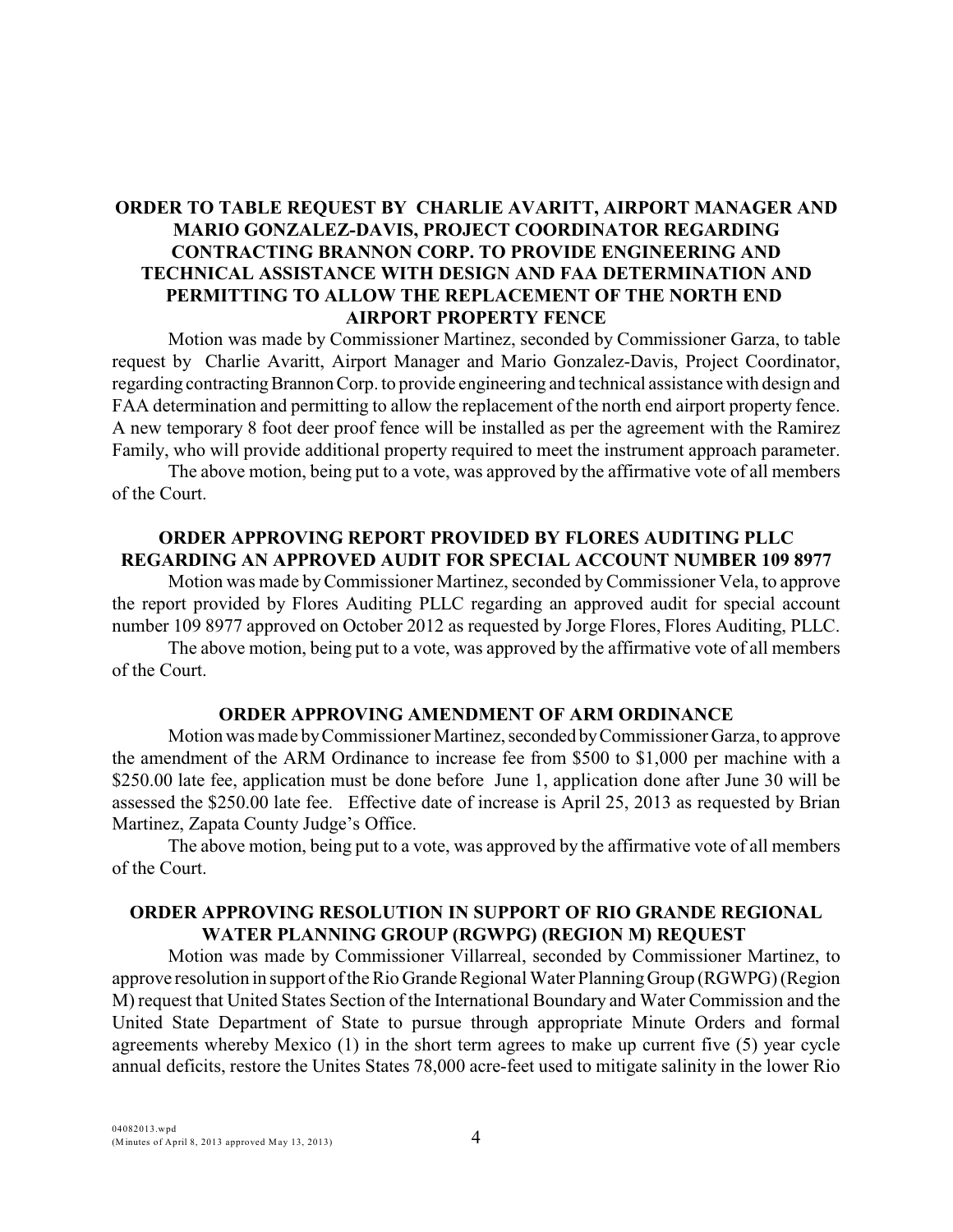Grande and institute correct accounting of water at Fort Quitman, Texas, as 100% Unites States water and (2) in the long term that Mexico formalizes a compliance program under the 1944 Treaty to annually set aside water in sufficient amounts, as a priority allocation to the United States from the named tributaries in Mexico to ensure Mexico's full compliance with the 1944 Treaty as requested by Hon. Joe Rathmell, County Judge.

The above motion, being put to a vote, was approved by the affirmative vote of all members of the Court.

# **MOTION WAS MADE BY COMMISSIONER GARZA, SECONDED BY COMMISSIONER VILLARREAL, TO ENTER INTO EXECUTIVE SESSION**

# **MOTION WAS MADE BY COMMISSIONER GARZA, SECONDED BY COMMISSIONER VELA, TO RETURN TO REGULAR SESSION**

# **ORDER APPROVING PAYMENT, IN AN AMOUNT NOT TO EXCEED \$12,000.00, FOR THREE LAWSUITS FILED AGAINST FORMER ZAPATA COUNTY EMPLOYEES WHILE SERVING ON THE CACST BOARD**

Motion was made by Commissioner Garza, seconded by Commissioner Martinez, to approve payment, in an amount not to exceed \$12,000.00, for three lawsuits filed against former Zapata County employees while serving on the CACST Board as requested by Nellie R. Treviño, Personnel Director. *Executive Session in requested pursuant to Texas Government Code Title 5, Sub Chapter D, Section 551.074 (Personnel Matters).* 

The above motion, being put to a vote, was approved by the affirmative vote of all members of the Court.

## **NO ACTION WAS TAKEN ON REQUEST BY COUNTY JUDGE REGARDING REVIEW ON WHETHER ZAPATA COUNTY EMPLOYEE MANUAL POLICIES WERE VIOLATED BY ZAPATA COUNTY FIRE DEPARTMENT EMPLOYEES IN REGARDS TO RECORDING AND POSTING VIDEOS ONLINE**

No action was taken regarding the review on whether any Zapata County Employee Manual policies were violated by Zapata County Fire Department employees in regards to the recording and posting of videos online as requested by Hon. Joe Rathmell, County Judge. *Executive Session in requested pursuant to Texas Government Code Title 5, Sub Chapter D, Section 551.074 (Personnel Matters).* 

#### **ADJOURN**

Motion to adjourn was made byCommissioner Garza, seconded by Commissioner Martinez, and being put to a vote, was approved by the affirmative vote of all members of the Court.